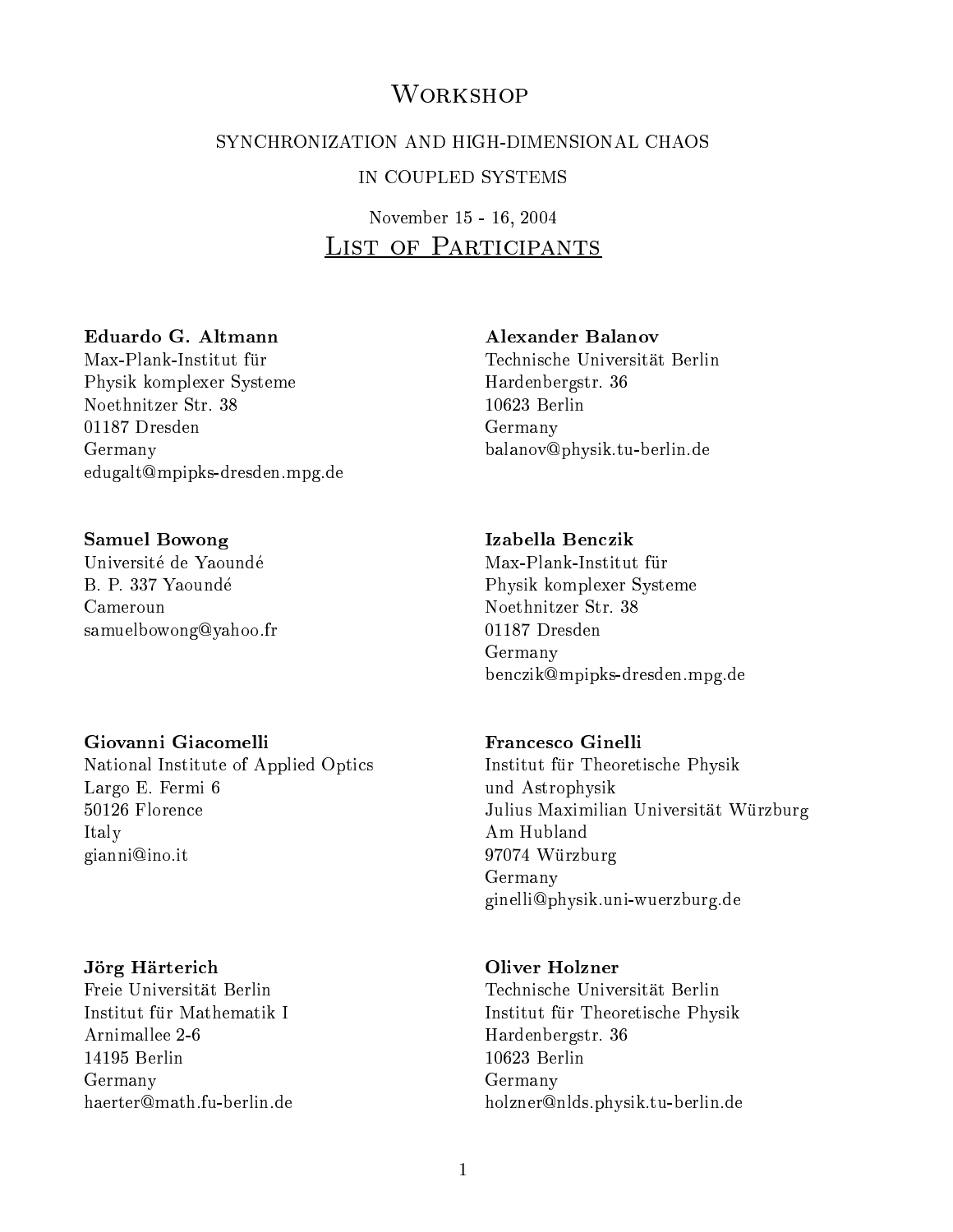# Axel Hutt Humboldt-Universitat zu Berlin  $\mathcal{I}$  is the physical function of  $\mathcal{I}$ Newtonstr. 15 12489 Berlin Germany hutt@wias-berlin.de

# Tomasz Kapitaniak

Technical University of Lodz Stefanowskiego 1/15 90-924 Lodz Poland tomaszka@ck-sg.p.lodz.pl

# Bernd Krauskopf

University of Bristol Department of Engineering Mathematics Bristol BS8 1TR United Kingdom B.Krauskopf@bristol.ac.uk

# Mark Lichtner

Humboldt-Universitat zu Berlin Rudower Chaussee 25 12489 Berlin Germany

# Yuri Maistrenko

National Academy of Sciences Institute of Mathematics 3, Tereshchenkivska st. 01601, Kyiv-4 Ukraine maistrenko@imath.kiev.ua

# Natalia Janson

Loughborough University Department of Mathematical Sciences Loughborough Leicestershire LE11 3TU United Kingdom n.b.janson@lboro.ac.uk

# Alexander Krasnoselskii

Russian Academy of Sciences Institute of Information Transmission Problems 19 Bol. Karetny per. 101447 Moscow Russia amk@iitp.ru

# Jurgen Kurths

 $\mathcal{I}$  is the physical function of  $\mathcal{I}$ Am Neuen Palais 10 14469 Potsdam Germany JKurths@agnld.uni-potsdam.de

# Vladimir Maistrenko

National Academy of Sciences 3, Tereshchenkivska st. 01601, Kyiv-4 Ukraine

# Karsten Matthies

Freie Universität Berlin 14195 Berlin Germany matthies@math.fu-berlin.de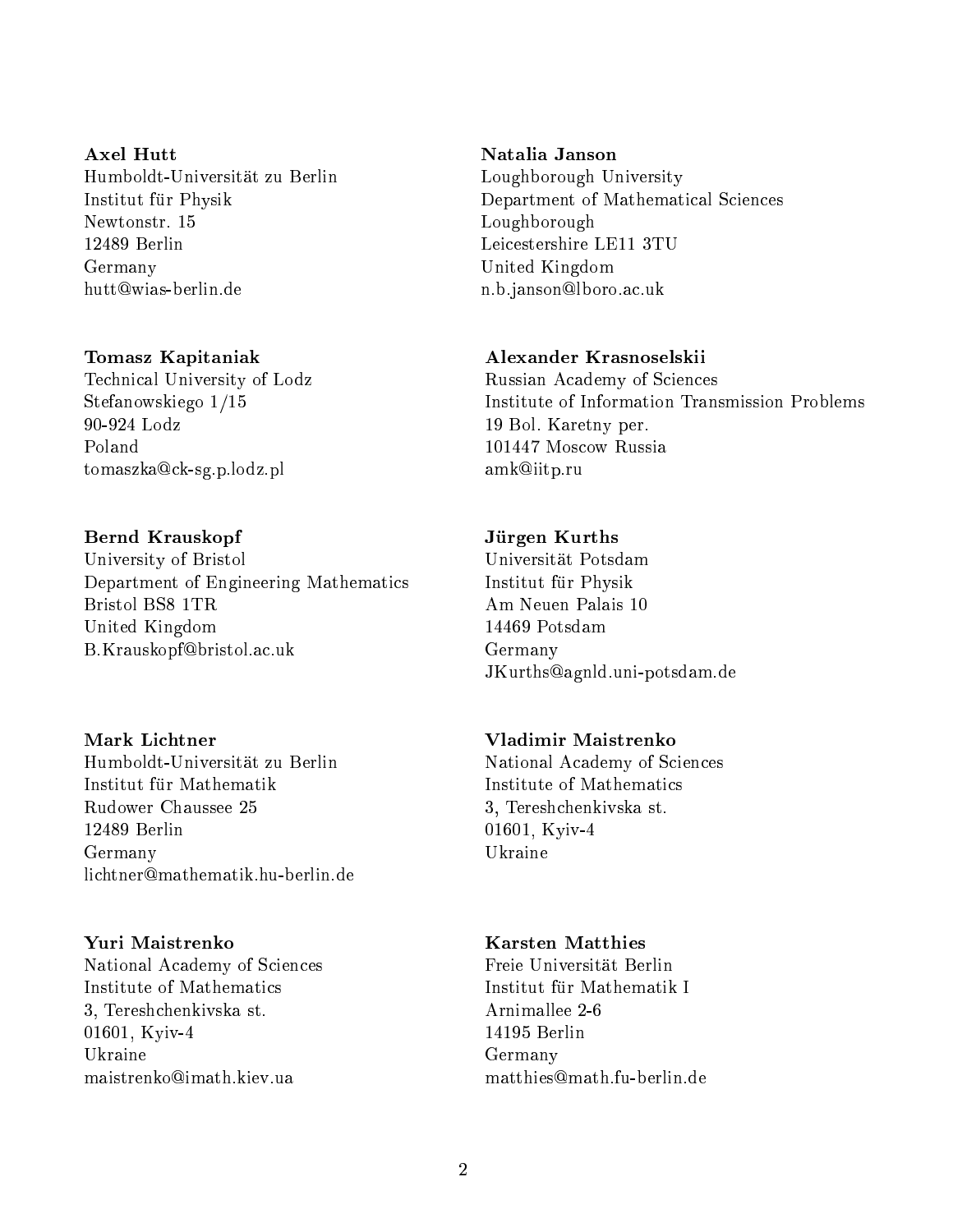Erik Mosekilde The Technical University of Denmark Building 309 DK-2800 Kgs. Lyngby Erik.Mosekilde@fysik.dtu.dk

### Oleh E. Omelchenko

National Academy of Sciences Institute of Mathematics 3, Tereshchenkivska st. 01601, Kyiv-4 Ukraine omel@imath.kiev.ua

### Diego Pazó

Physik komplexer Systeme Noethnitzer Str. 38 Germany pazo@mpipks-dresden.mpg.de

### Antonio Politi

National Institute of Applied Optics Largo E. Fermi 6 50126 Florence Italy politi@ino.it

Russian Academy of Sciences Institute of Radio Engineering and Electronics Saratov Department Zelyonaya str., 38 410019, Saratov Russia sbire@sgu.ru

# Iryna Omelchenko (Matskiv)

National Academy of Sciences Institute of Mathematics 3, Tereshchenkivska st. 01601, Kyiv-4 matskiv@fysik.dtu.dk

### Georgy Osipov

Department of Radiophysics Nizhny Novogorod University 23, Gagarin Avenue 603950 Nizhny Novgorod **RUSSIA** osipov@agnld.uni-potsdam.de

### Arkady Pikovsky

Universitat Potsdam Institut fur Physik Am Neuen Palais 10 Germany pikovsky@stat.physik.uni-potsdam.de

### Oleksandr Popovych

Forschungszentrum Julic <sup>h</sup> 52425 Jülich Germany o.popovych@fz-juelich.de

Weierstrass Institute for Applied Analysis and Stochastics Mohrenstr. 39 10117 Berlin Germany ratchins@wias-berlin.de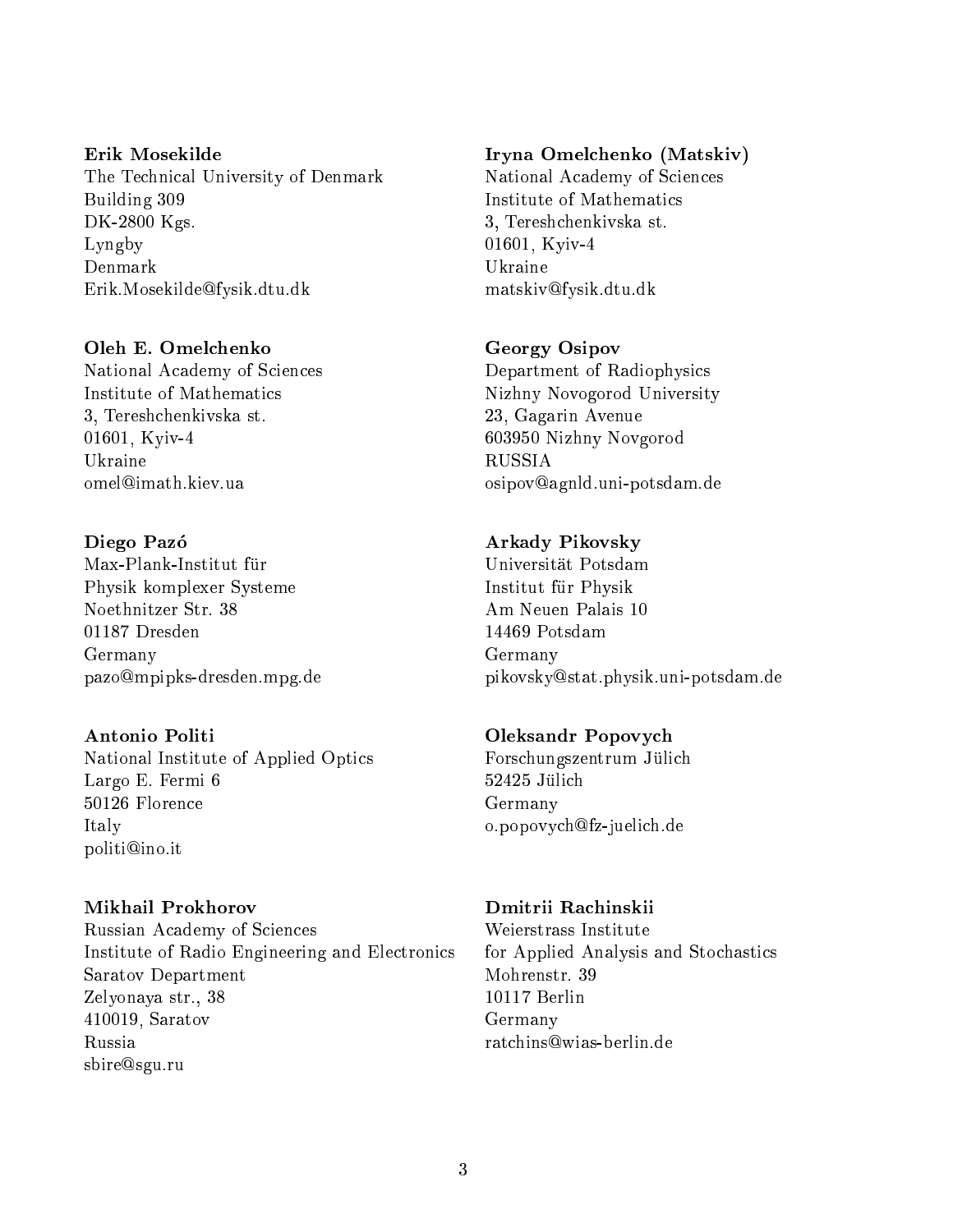### Mindaugas Radziunas

Weierstrass Institute for Applied Analysis and Stochastics Mohrenstr. 39 10117 Berlin Germany radziuna@wias-berlin.de

### Michael Rosenblum

Universitat Potsdam Institut fur Physik Am Neuen Palais 10 14469 Potsdam Germany Mros@agnld.uni-potsdam.de

### Klaus R. Schneider

c/o Weierstrass Institute for Applied Analysis and Stochastics 10117 Berlin Germany schneider@wias-berlin.de

Forschungszentrum Jülich Forschungszentrum Julic Germany a.silchenko@fz-juelich.de

# **Peter Tass**

Institute of Medicine Germany p.tass@fz-juelich.de

### Lutz Recke

Humboldt-Universität zu Berlin Institut für Mathematik Rudower Chaussee 25 12489 Berlin Germany recke@mathematik.hu-berlin.de

# Andrei V. Sazonov

Eindhoven University of Technology Department of Electrical Engineering Signal Processing Systems Group, EH 3.15 PO box 513 5600 MB Eindhoven A.Sazonov@tue.nl

### Alexey Shabunin

Saratov State University Department of Physics Astrakhanskaya str., 83 410026, Saratov Russia alexey@chaos.ssu.runnet.ru

### Andrzej Stefanski

Technical University of Lodz Stefanowskiego 1/15 90-924 Lodz steve@p.lodz.pl

# Vasile Z. Tronciu

Weierstrass Institute for Applied Analysis and Stochastics Mohrenstr. 39 10117 Berlin Germany tronciu@wias-berlin.de